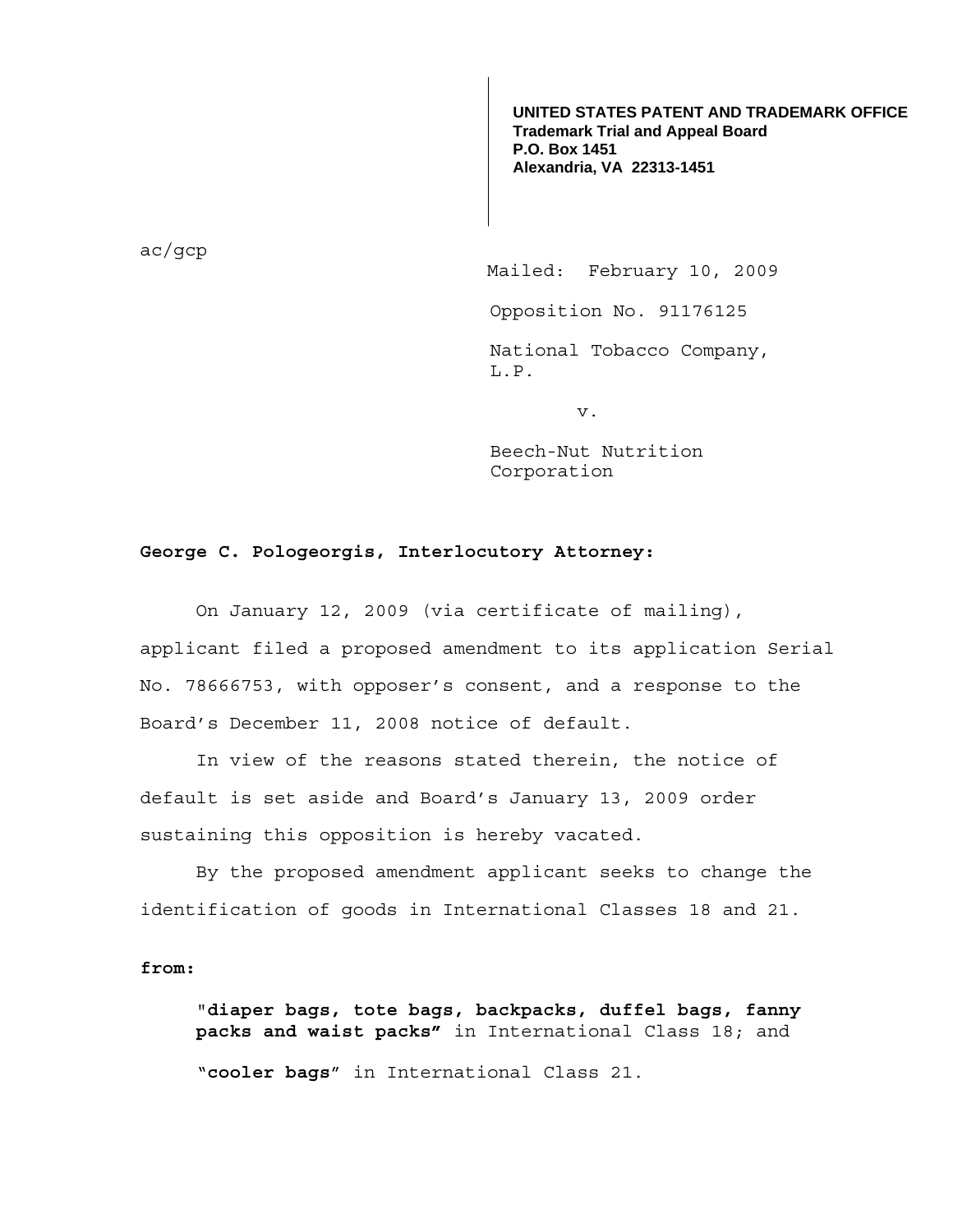**to:** 

"**diaper bags, tote bags, backpacks, duffel bags, fanny packs and waist packs all for use by infant and child care-givers as a secondary source indicator of applicant's infant-related products"** in International 18; and

"**cooler bags all for use by infant and child care-givers as a secondary source indicator of applicant's infantrelated products"** in International Class 21.

 While the amendment is clearly limiting in nature as required by Trademark Rule 2.71(a), the Board is unable to accept the amendment at this time inasmuch as the use of the term "applicant's" in the amended identifications is unacceptable. Indeed, the words "applicant" or "registrant" should not appear in the identification of goods. Before registration, use of the term "registrant" is inaccurate, and, after registration, use of the term "applicant" is inaccurate. *See* TMEP § 1402.09. Applicant, however, may substitute the wording "trademark owner" for the term "applicant," if it chooses to submit a revised amendment as permitted below. Notwithstanding, applicant's motion to amend is **denied** as filed.

Applicant is allowed **thirty days** from the mailing date of this order in which to submit a revised amendment with opposer's consent for the Board's consideration which complies with Board rules and regulations, failing which the opposition will go forward on the application as originally filed.

Proceedings are otherwise suspended.

2